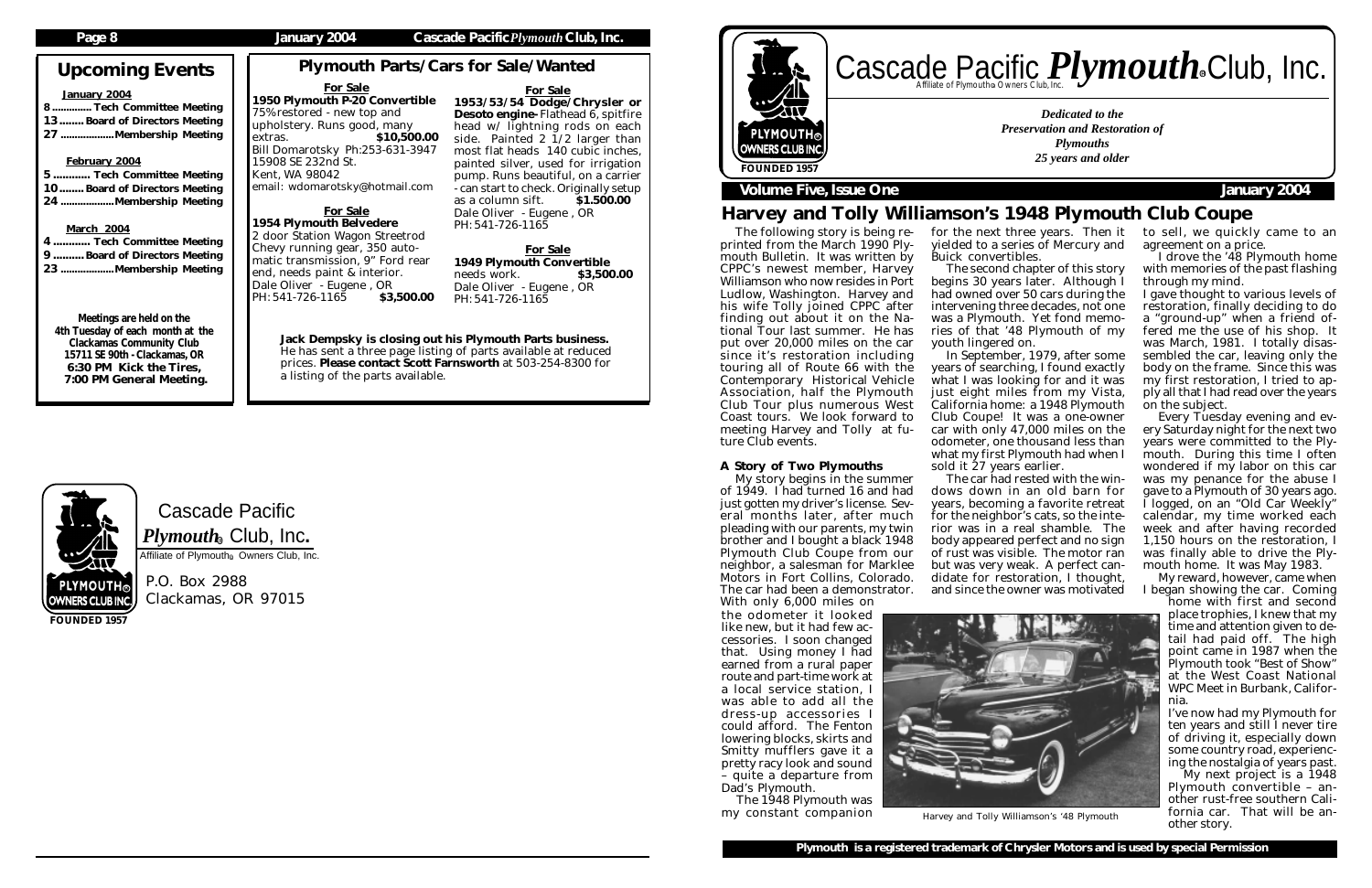| <b>President  Scott Farnsworth</b> |  |
|------------------------------------|--|
| PH:503-254-8300  Portland, OR      |  |
| Vice President  Dennis Rice        |  |
| PH:503-393-7231  Salem, OR         |  |
| Secretary  Vicki Williams          |  |
| PH:503-266-4287  Canby, OR         |  |
| Treasurer  Dolores Call            |  |
| PH:503-698-2301  Portland, OR      |  |
| Member at Large  Jeff Jolly        |  |
| PH:503-656-7779 Oregon City, OR    |  |

#### Standing Committees

| <b>Activities  Jerry Klinger</b>      |               |
|---------------------------------------|---------------|
| PH:503-665-8330                       | Gresham, OR   |
| Co-Membership  Bill Call              |               |
| PH:503-698-2301                       | Clackamas, OR |
| <b>Co-Membership John Sweeney</b>     |               |
| PH:503-281-5159 Portland, OR          |               |
| Newsletter  Mike Bade                 |               |
| PH:503-653-8102 Milwaukie, OR         |               |
|                                       |               |
| <b>Refreshments Dennis Mowery</b>     |               |
| PH:503-760-3184 Portland, OR          |               |
| <b>Co-Tech Advisor Jimmie Fox</b>     |               |
| PH:503-774-3441 Portland, OR          |               |
| <b>Co-Tech Advisor. Dave Williams</b> |               |
| PH:503-266-4287                       | Canby, OR     |
| <b>Publicity  Russ Ashley</b>         |               |

email/mail articles to:

Mike Bade .......... mdscbade@msn.com P.O. Box 2988- Clackamas, OR 97015

#### Membership:

Cascade Pacific Plymouth Club, Inc. Membership dues are \$20.00 per calendar year and must hold a current membership to the National Plymouth Club. Membership runs Jan. 1 thru Dec 31.

#### Advertising Rates:

Advertising is free to current Cascade Pacific Plymouth Club Members. Advertising Rate for Non- members is: \$10.00 per newsletter. one column by one inch. Photos accompanying classified ads are \$10.00 per newsletter inch buy 1 column (Black and White Only Discount Rates: Available to long term advertisements. Advertisements should be kept to Plymouth related services.



# Officers 2004 CPPC November Regular Meeting Highlights

President Scott Farnsworth presided over the November 25, 2003 Annual meeting.

> So look in your coat pockets and the place where you put your car keys to find your CPPC member name tags.

### Page 2 January 2004 Cascade Pacific *Plymouth* Club, Inc. Cascade Pacific *Plymouth* Club, Inc. January 2004 Page 7

There were 64 in attendance, the largest turnout to date. After calling the meeting to order Scott quickly adjourned so the Club could partake in their annual holiday potluck.

The clubhouse was decorated for the event very festively. Thank you to Linda Farnsworth for all the colorful poinsettias that were on every table. Thank you to Sue Nilsen for coordinating the dishes and setup. As usual there was no shortage of wonderful food spread out over three tables.

The Club contributed a tasty spiral cut ham to go along with all the other dishes. Once everyone was full to the brim the regular meeting reconvened.

First order of business was to remind everyone that their 2004 membership dues were due by January 1st.

H. S. Wright III of Seattle, Washington joined in October and he has a  $1940$  P-12 wagon.

A new feature had been added as an incentive to pay the dues early. A club calendar had been prepared with pictures of member's cars and of past events. The calendars are pre-printed with club meetings and events. Everyone will receive a calendar when their dues are paid. A lot of calendars went out the door after this meeting.

We would like to take this oppor- Ken and Joann Morgan of Issaquah, Washington joined in December and have a 1950 Special Deluxe 4D sedan. Member Lauren Matley referred them.





Thanks members! Members were also encouraged to make any corrections to the Club Roster information as a new one is being prepared. So those of you who have added new cars or heaven forbid gotten rid of some let Mike Bade know so he can make corrections. Don't forget to correct any new email addresses too.

Chuck Willis volunteered to coordinate the raffle prizes for 2004. Thank you Larry Catt for the wonderful job you did last year. Some great prizes were won each meeting.

Two long distance awards were given out. One to Gary and Arlene Petersen who had flown down from Sumner, Washington (158 miles) and one to Walt and Sandi White who had driven up from Roseburg, Oregon (178 miles). Four raffle prizes were awarded

nate to sell on the Club's behalf at the Portland Swap Meet, Friday April 2nd through Sunday, April  $4<sup>th</sup>$ .

### Wear your Name Tags

Starting immediately you will need to wear your name tags at the monthly meeting to be eligible for door prizes.

along with the 14 poinsettias from each table.

> for those of you that may be looking to update your ride...but want to stay<br>"all MoPar." By Larry Catt **By Larry Catt**

The next order of business was the election of the 2004 officers and member at large. Nominations from the floor were solicited and Rich VonAllmen nominated himself for member at large. Once votes were cast the following were elected: President, Scott Farnsworth; Vice-President, Dennis Rice; Treasurer, Dolores Call; Secretary, Vicki Williams and Member at Large Jeff Jolly.

Thanks goes out to Rich VonAllmen for expressing interest in serving as a Board Member. All members are encouraged to volunteer to participate as Board Members. Please let any officer know if you would be interested in serving next year.

Scott announced that the Technical Committee would be coordinating the Portland Swap Meet for the Club. Members were encouraged to find parts they are willing to donate to the swap meet and turn them in to the Tech Committee members who will get them to the Swap Meet.

Scott presented gifts to his 2003 officers thanking them for their assistance the past year. The annual meeting was adjourned. *by Vicki Williams*

tunity to welcome the Club's newest members as follows:

David Martin and Bonnie Rider-Martin of Beaverton joined in August and have a 1937 Rumble Seat Coupe.

David has had the car since high school. He drove it on the Covered Bridge tour .



Leroy and Carol Rice of Grants Pass, Oregon joined in October after meeting Bill Call at the NWCC Swap Meet. They have a 1933 PD 4-door.

Jerry and Joanne Dixon of Vancouver, Washington joined in November after meeting CPPC members at Sharon Tiffany's Interpretive Center car show. They have a 1967 Barracuda fastback formula S.

Larry and Kathe Simpson of Buckley, Washington joined in December after being referred by member Don Amundson. They have a 1933 2D sedan PD.

Harvey and Tolly Williamson of Port Ludlow, Washington joined in December and have a 1948 Club Coupe they have owned since 1979. The learned about the club while participating in the Coast to Coast Tour.

Due to the "storm of the century" the January 8, 2004 Technical Committee meeting was cancelled.

The next meeting is scheduled for Thursday, February  $5<sup>th</sup>$  at Jimmie Fox's garage, 6707 SE 63rd Ave., Portland. Meetings begin at 7:00p.m.

Please be reminded that members are willing to meet at anyone's location of choice and projects that can be completed in an evening are always welcome. Contact anyone on the Tech Committee if you have a project suggestion. The Tech Committee is responsible for coordinating the Portland Swap Meet for the Club this year so it's time to start thinking about what you want to do-



President Scott Farnsworth presents gifts to 2003 CPPC Officers: Vicki, Dolores, Duane and Jeff for their service to the club.

## Welcome to our Newest Members



 Jerry & Joanne Dixon and their '67 Plymouth Barracuda

 Ken & Joann Morgan's '50 Plymouth 4 door

David Martin and his '37 Plymouth Rumble Seat Coupe

# January Tech Committee Meeting

Contact any of the Tech members to arrange a donation as parts need to be gathered and stored soon so we can have a successful and profitable meet this year. Last year the Club took in over \$600 and the goal is to beat that amount this year.

Also, we will need people to sign up to man the Club's booths each of the three days. The club is going to have two booths adjacent to three other booths manned by Bill Call and Duanne Luckow so it should be a "Plymouth" good time.

# Chrysler/ Plymouth Performance Information

There is an interesting website at www.allpar.com that covers many topics relating to cars in the Chrysler Corporation lineup in the '60's.

There is an extensive section on the several high performance engines offered in all lines, including Plymouth. Lanny Knutson, Plymouth Bulletin editor, has contributed an extensive profile of the Plymouth Fury, and historical information on Stock and Drag Racing during the 60's.

There is a comparison of specifications on the various engines,

> A note and photo from CPPC member Norm Pennie, from up above in Vancouver, Canada.

Brian writes, it is not possible to attend the monthly meetings because of the distance.

He says to look for him at the Portland swap meet in the spring.

Brian, we hope you will bring your Plymouth when you come it, looks very nice.

# CPPC Member out and about!

Norm Penny, Vancouver, Canada and his '48 Plymouth Convertible at a local car show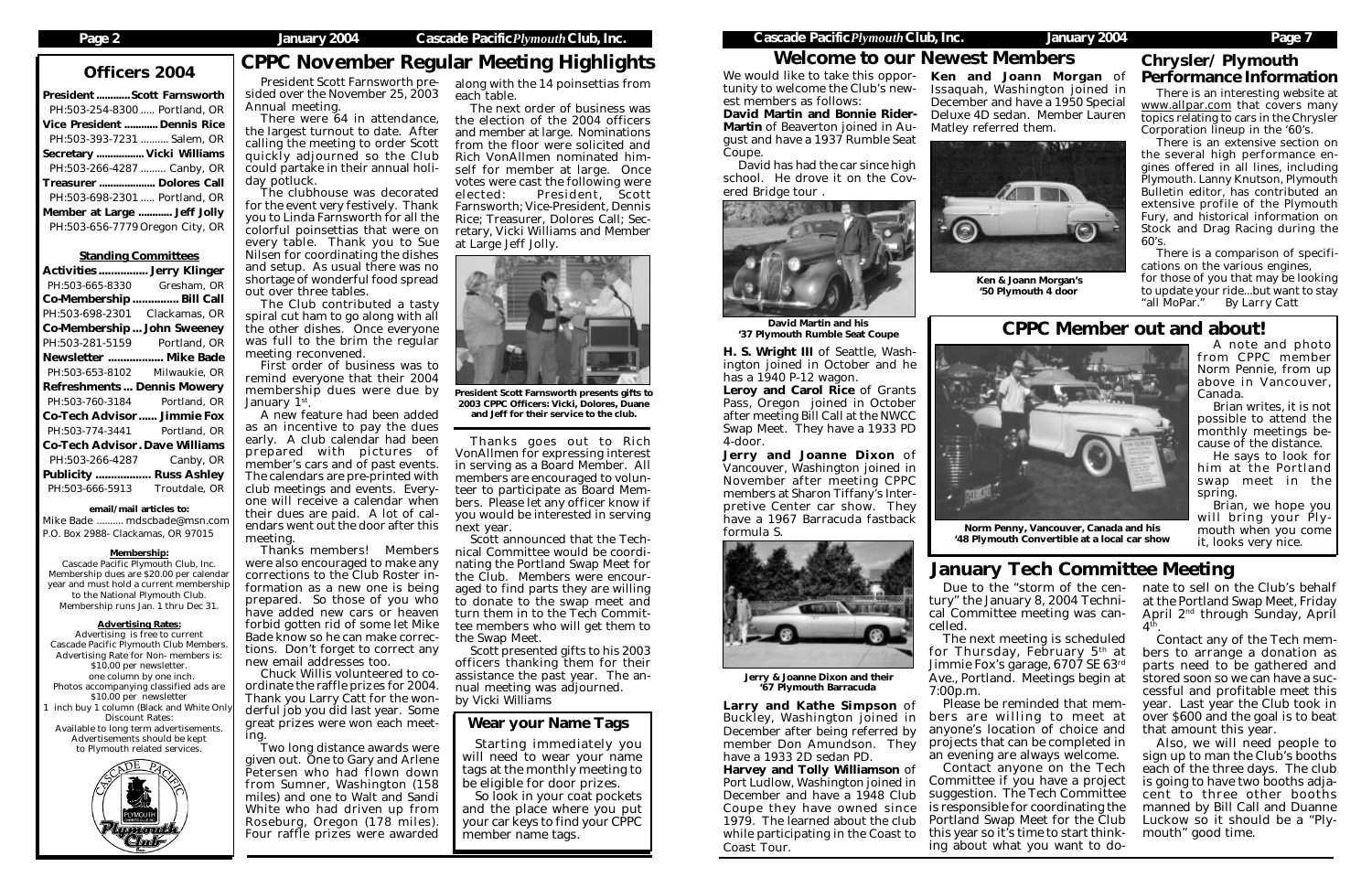## CPPC December Activities "the Mayflower's"

On Wednesday evening, December 3, 2003 twelve CPPC members attended the Portland Singing Christmas Tree.

The group, consisting of Scott and Linda Farnsworth, John and Harriet Sweeney, Peggy and Jerry Skinner, Mindy Benfield, Vicki Williams, Barbara Rice, Virginia Dunn, Patty Brost and Lorraine Griffey met first at the Mall 205 Newport Bay restaurant and took part in their "happy hour".

For \$2.49 several great entrees were available in the bar. While trying to locate the group Patty Brost ran in to Bill and Dolores Call in the restaurant! They were there for their pre-Blazer game dinner. Bill and Dolores headed out through the bar and wished everyone a fun night.

The group piled in to two vehicles and headed down to the Keller Auditorium. Someone in the group who shall remain nameless commented on the fact they were going the wrong way to get to the Pittock Mansion!

Once there everyone thoroughly enjoyed the festive evening and couldn't have left without being in the holiday spirit.

On Wednesday, December 17th sixteen club members met for lunch at Steamers restaurant in NE Portland.

The restaurant was very accommodating to our large group and the food was great. Once again car pools formed and the group headed for the Pittock Mansion in NW Portland.

Members attending were John Sweeney (who thought we were going to the Singing Christmas Tree!), Anne and Jerry Klinger, Les and Nancy Conner, Vicki Williams, Mick and Ruth DeSantis, Linda Farnsworth, Lorraine Griffey, Jeanette Dimick, Larry and Joyce Catt, Dolores Call and Pat and Patty Brost.

The weather was outstanding for a late December day. You could see all the mountains from the mansion.

> Blake is very active in the hobby including his position on the Board of Directors for the Vintage Radio & Phonograph Society (Dallas, TX); member of the Northwest Vintage Radio Society (Oregon City, OR) and Antique Wireless Association, as well as providing private radio repair instruction to aspiring radio collec-

The mansion was dressed in its finest with a theme of old skis, skates, snowshoes and toys. Even the kitchen area was accessible on this tour.

Unfortunately, three of the group got away before a wonderful group picture was taken with everyone seated amongst the poinsettias on the grand staircase. Larry and Joyce Catt created next year's Christmas card! Mick and Ruth DeSantis pretended the mansion was just another of their properties to manage!

The gate house which is now furnished was also available for tour. It was really interesting as it is three stories of narrow living areas on each story. After a trip to the gift shop the group was on their way to get ready for the busy holiday season.

> Members who have "Paid" there membership dues for 2004 may pickup their Rosters and those unable to attend the Meeting we will be send yours out to you in the mail. The past several years the Mem-

The "Mayflowers" under the guidance of Lorraine Griffey will be planning other non-car activities for 2004.

Please note that after years of having the Sunburst all Mopar show in Graham, Washington on the same Sunday in July that the 2004 show will be Sunday, August 29th!

Please change your club calendar to reflect that. We have contacted Gary and Arlene Petersen in case they want to change the date of the tour to their old schoolhouse as that tour was scheduled to coincide with the Mopar Show in Graham. We will keep you posted if any other event dates change.

> Blake Dietze, Vancouver Washington: Blake Dietze has collected and restored Antique and Collectable radios for 31 years since he was a teenager.

Happy New Year to all of the members and families of Cascade Pacific Plymouth Club, Inc. I hope everyone had a happy and healthy holiday season. We all have cause to celebrate a very successful 2003. We had many excellent tours and lots of good participation by a wide variety of members. Our membership increased during the year to about 150 people. From my perspective, the most important part of 2003 was getting to know more of the membership personally and finding out what a fine group of people we have in our club.

His interest in electronics at an early age combined with his parents love of antiques lead to his interest in old radios. Blake holds a bachelors degree in Electrical Engineering and an MBA and currently is employed by Hewlett Packard's Personal Printing Division in Vancouver, WA.

Blake has published several informational booklets and guides, authored many articles about antique radio for the National Antique

Radio Publication (Antique Radio Classified) and regional antique radio club publications.

tors.

Blake Dietze 17314 NE 30th Street Vancouver, WA. 98682 wb6jhj@ix.netcom.com

# January Meeting Guest Speaker, Blake Dietze

Group picture at the Pittock Mansion: Front and center: John Sweeney 1st row: Anne Klinger, Nancy Conner, Vicki Williams, Ruth DeSantis, 2nd row: Linda Farnsworth, Lorraine Griffey, Jeanette Dimick, Mick DeSantis 3rd row: Jerry Klinger, Larry Catt 4th row: Les Conner, Joyce Catt<br>Missing from photo was Dolores Call, Pat and Patty Brost





Reminder to CPPC members your 2004 dues need to be paid by no later than 2/14/04, to included in the 2004 CPPC Membership Roster.

The 2004 Membership Rosters will be ready for the February Membership Meeting.

## 2004 Club Roster, dues must be paid to be included

bership Roster has come out late in the Spring and summer, waiting for members to pay their dues. Send in your Membership Dues

as soon as possible. Roster Corrections: Check your old Rosters, there were several typo's and a few of you have moved or some how your information needs to be updated. Maybe you have bought another Plymouth or sold your Plymouth. Let us know ASAP so things will be accurate.

# **The Steering Column,** a message from the President

We are very sad to report that CPPC member Charles Hendricks died unexpectedly on January 15<sup>th</sup> following surgery for an aortic aneurysm.

Chuck was born in Oklahoma City, Oklahoma, graduated from Adams City High School in Colorado. He recieved his bachelor's, masters and doctoral degrees from Colorado State University.

He was a medical technician in the Army from 1957 to 1959.

He married Joan Lamb in 1960. He taught at the University of Georgia for seven years, Evironmental Protection Agency in Alexandria, Virginia eleven years. In 1985 he worked at the EPA lab in Corvallis until his retirement in December 2000.

Chuck was 68 and lived in Corvallis with his wife Joan. He had a small farm where he raised sheep. He enjoyed restoring classic cars and was active in the Corvallis Historic Auto club.

 Chuck and Joan attended many of the Plymouth Club meetings and tours.

Chuck was working on his '49 4 door sedan. Our hearts go out to his family and the Plymouth Club will miss him.

## Remembering Charles Hendricks



Photo submitted by Pat Broast. Pat writes, that he is sure this is a '33 Plymouth like his.

Maybe someone knows of this car said to be owned by Jack Conners of Seattle.

## Plymouth or Dodge?

As we enter in to 2004 we again have the opportunity to continue building on an already firm foundation. We have some excellent tours in the formative stages for this year. We also have speakers already lined up for the first three meetings of the year. Unlike last year, we have our committees in tact and regularly scheduled meetings are on the calendar for the technical committee, the membership committee, the board of directors and our regular member meetings. Of course, there is always

room for others to participate on the committees and we encourage each

of you to become a part.

I'd like to make special note of our newest committee. I have dubbed them the "Non-technical" committee. Lorraine Griffey is informally chairing the group. Activities in the fall of last year included a tour to the Oregon Gardens, a tour of the Pittock Mansion and a visit to the Singing Christmas Tree. This group is open to members in our club as well as spouses and families and is organizing events for those in our club that aren't all that excited about garage tours, body shops and the like.

We have had an excellent response on jackets. Each of you will see more CPPC jackets at the meetings in 2004 and at the Swap Meets and club activities. This will further get out the word about our active and successful club. Speaking of the Swap Meets, this year a major fundraiser for us will be the sale of car parts at the April Swap Meet. The technical committee chaired by Dave Williams and Jimmie Fox will be organizing the effort to gather, store, price and de-

liver the parts to the swap meet. Please contact them if you have parts to donate or would like to sign up to work at the April Swap Meet. We have also written a letter requesting to become a member club in the Northwest Car Collectors Association. The letter was favorably received and we may have the opportunity to raise additional funds at the October Swap Meet as a result. We will have more news to follow in the next few months.

I would like to encourage anyone interested to attend our monthly board-of-directors meetings. These are held on the second Tuesday of each month except December in the building next door to our member meetings. I look forward to working and participating with each of you this year in club activities and in the successful operation of the club. Each of you can feel free to contact me with suggestions for improvement, input on club activities and operation of the club and I encourage you to do so.

Scott Farnsworth 503-254-8300 sfarnsworth@ltk.com